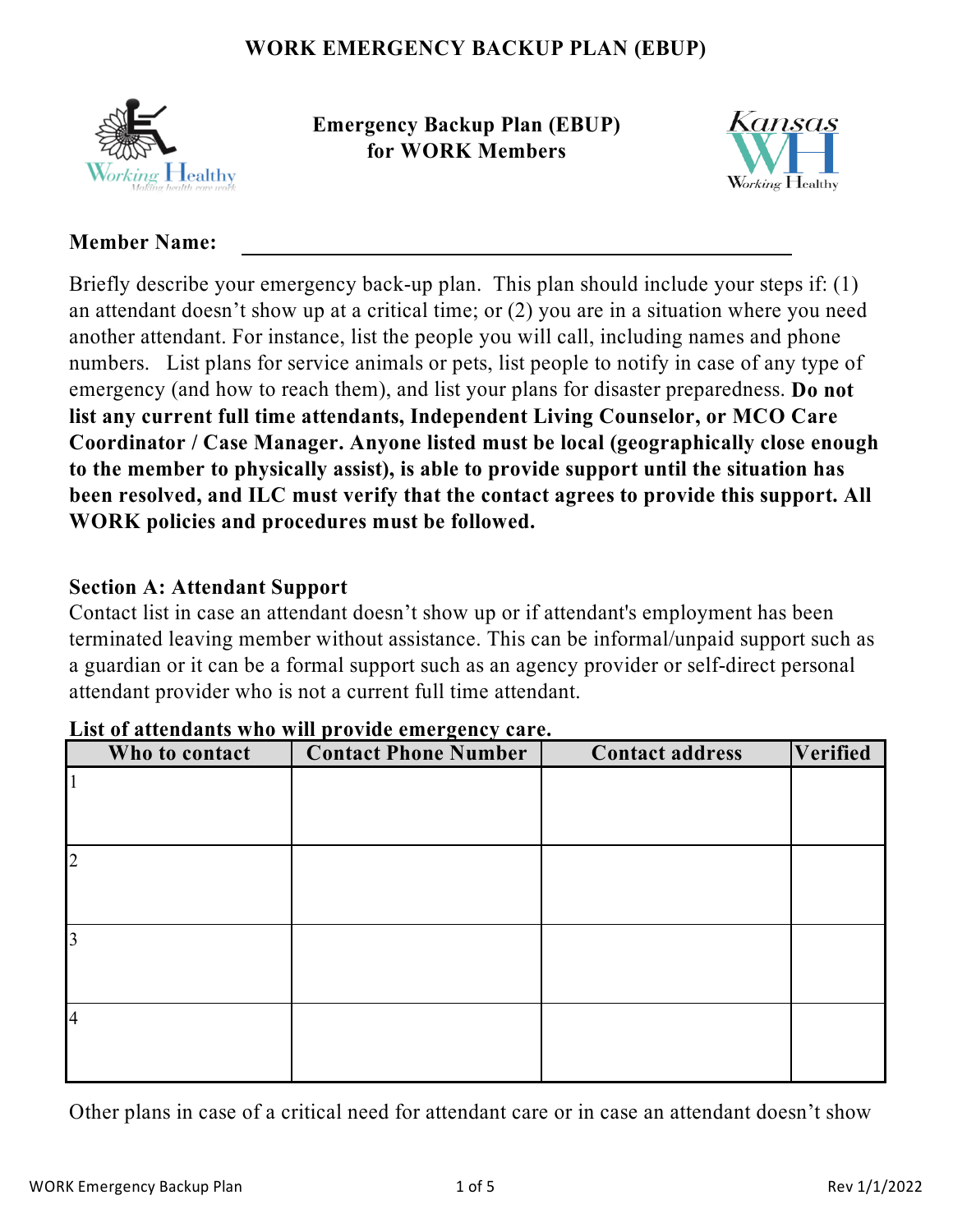up:

# **Section B: Emergency / Natural Disaster**

Contact list for support in emergency such as a natural disaster. Examples: power outage, flooding, tornado, etc.

# **List of who to contact to assist in the event of a natural disaster / emergency.**

|                | Who to contact | <b>Contact Phone Number</b> | $\mathbf{\ddot{o}}$<br>$\ddot{\phantom{1}}$<br><b>Contact address</b> | Verified |
|----------------|----------------|-----------------------------|-----------------------------------------------------------------------|----------|
|                |                |                             |                                                                       |          |
|                |                |                             |                                                                       |          |
|                |                |                             |                                                                       |          |
| $\overline{2}$ |                |                             |                                                                       |          |
|                |                |                             |                                                                       |          |
|                |                |                             |                                                                       |          |
| 3              |                |                             |                                                                       |          |
|                |                |                             |                                                                       |          |
|                |                |                             |                                                                       |          |
| $\overline{4}$ |                |                             |                                                                       |          |
|                |                |                             |                                                                       |          |
|                |                |                             |                                                                       |          |

Other plans for emergency/disaster preparedness: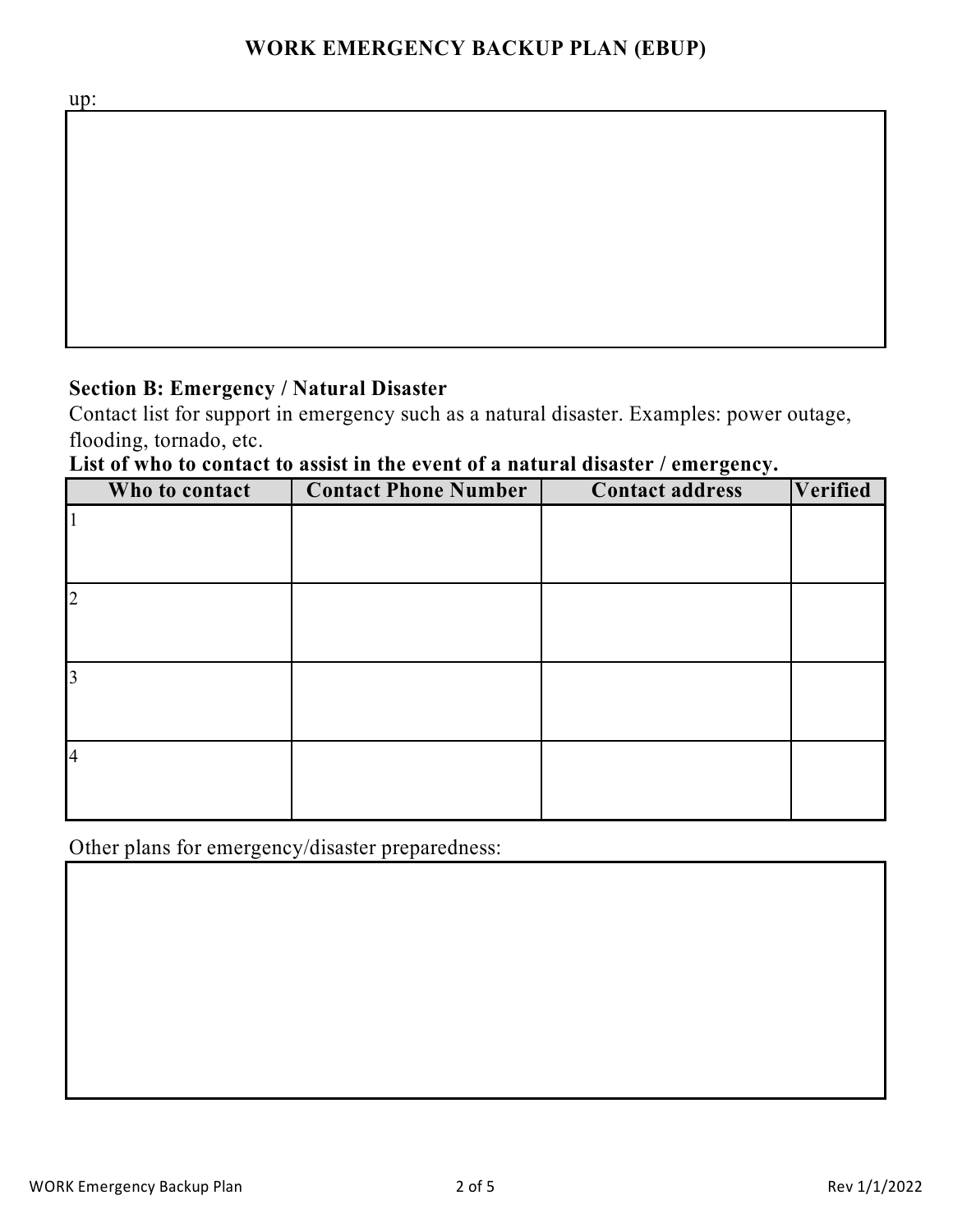#### **Section C: Emergency Plan for Pets and/or Service Animal**

Contact list for care of service animals/pets. Examples of need: emergency/disaster, hospitalization, etc. Care of and/or housing of any pets or service animal is the responsibility of the member. This assistance would be in an informal or unpaid capacity or this can be paid by the member (such as to kennel animal).

| List of who to contact to assist with pets or service animal. |  |  |  |  |  |  |
|---------------------------------------------------------------|--|--|--|--|--|--|
|---------------------------------------------------------------|--|--|--|--|--|--|

|                | Who to contact | <b>Contact Phone Number</b> | <b>Contact address</b> | Verified |
|----------------|----------------|-----------------------------|------------------------|----------|
|                |                |                             |                        |          |
|                |                |                             |                        |          |
|                |                |                             |                        |          |
| $\overline{2}$ |                |                             |                        |          |
|                |                |                             |                        |          |
|                |                |                             |                        |          |
| $\overline{3}$ |                |                             |                        |          |
|                |                |                             |                        |          |
|                |                |                             |                        |          |
| <b>4</b>       |                |                             |                        |          |
|                |                |                             |                        |          |
|                |                |                             |                        |          |

Other plans for care of service animals/pets:

## **Section D: Authorized to Make Decisions for the Member**

Contact list of people who are authorized to help make decisions or sign documents for you. Examples: Legal Guardian, Representative Payee, etc. Persons listed below cannot be paid providers.

#### **List of who are authorized to make decisions on your behalf.**

|   | Who to contact | <b>Contact Phone Number</b> | <b>Contact address</b> | <b>Verified</b> |
|---|----------------|-----------------------------|------------------------|-----------------|
|   |                |                             |                        |                 |
|   |                |                             |                        |                 |
|   |                |                             |                        |                 |
| ∠ |                |                             |                        |                 |
|   |                |                             |                        |                 |
|   |                |                             |                        |                 |